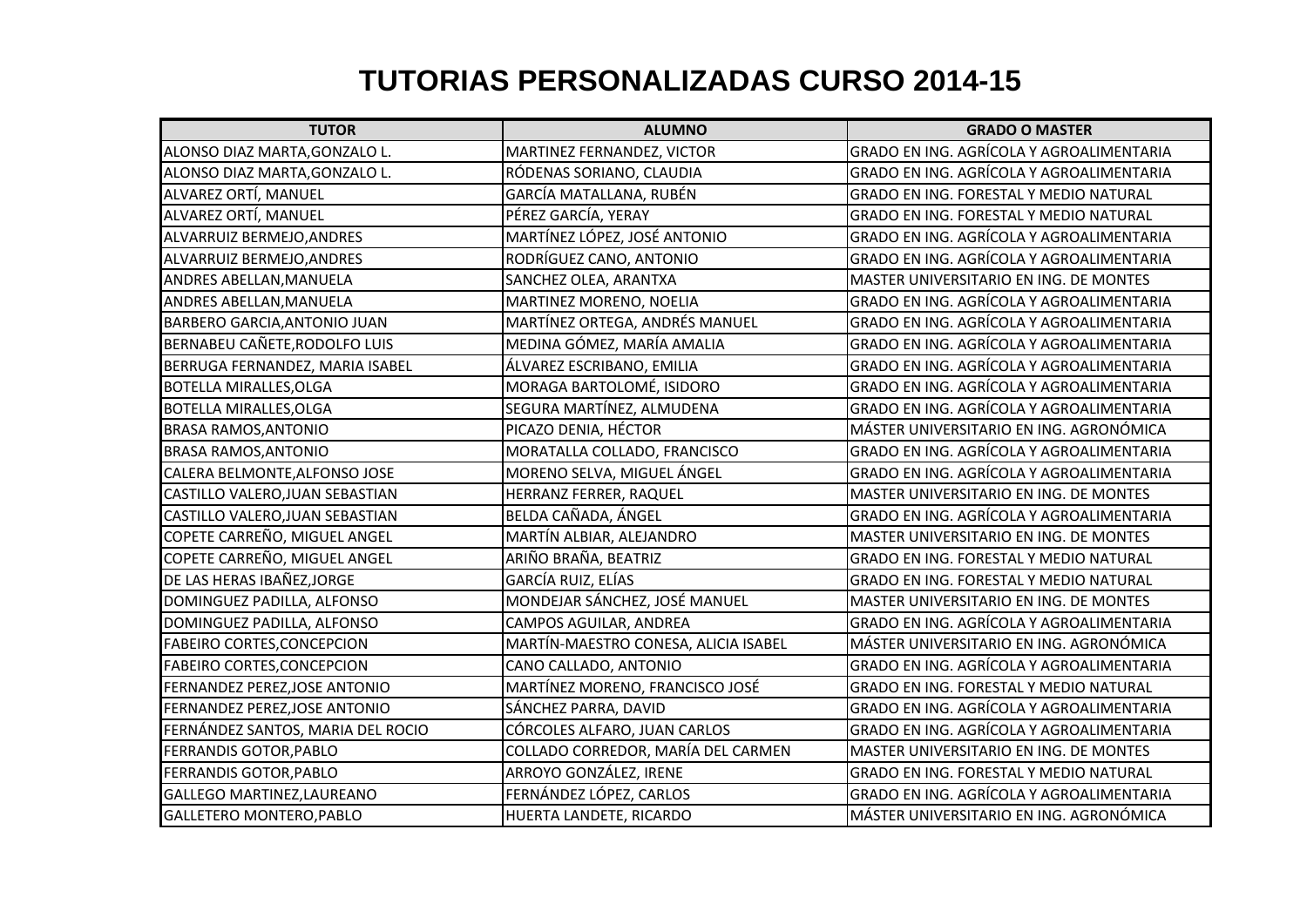| GALLETERO MONTERO, PABLO         | MARTINEZ ROMERO, MIGUEL ANGEL          | GRADO EN ING. FORESTAL Y MEDIO NATURAL   |
|----------------------------------|----------------------------------------|------------------------------------------|
| <b>GARCIA DIAZ, ANDRES JOSE</b>  | CAMARERO JUÁREZ, ANTONIO               | GRADO EN ING. FORESTAL Y MEDIO NATURAL   |
| GARCIA MOROTE, FRANCISCO ANTONIO | CRUZ GIRALDO, JUAN MANUEL              | GRADO EN ING. FORESTAL Y MEDIO NATURAL   |
| GARDE LOPEZ-BREA, JOSE JULIAN    | ARIAS ARIAS, BERTA                     | MÁSTER UNIVERSITARIO EN ING. AGRONÓMICA  |
| GARDE LOPEZ-BREA, JOSE JULIAN    | GARCIA ALFARO, MANUELA                 | GRADO EN ING. AGRÍCOLA Y AGROALIMENTARIA |
| GOMEZ LADRON DE GUEVARA, RICARDO | NIÑO GALLEGO, JOSÉ ÁNGEL               | MASTER UNIVERSITARIO EN ING. DE MONTES   |
| GOMEZ LADRON DE GUEVARA, RICARDO | MARTÍNEZ TERCERO, JOSÉ LUIS            | GRADO EN ING. FORESTAL Y MEDIO NATURAL   |
| GONZÁLEZ PIQUERAS, JOSÉ          | NAVARRO CANO, CARLOS                   | GRADO EN ING. FORESTAL Y MEDIO NATURAL   |
| <b>GUARDADO LOPEZ, ROCIO</b>     | PEDRAZA ANTONA, LUIS                   | GRADO EN ING. FORESTAL Y MEDIO NATURAL   |
| HERNANDEZ LOPEZ, DAVID           | GARCÍA-SUELTO SÁNCHEZ-PACHECO, EDUARDO | GRADO EN ING. AGRÍCOLA Y AGROALIMENTARIA |
| HERRANZ SANZ, JOSE MARIA         | ANDRÉS GÓMEZ, RUFINO                   | MASTER UNIVERSITARIO EN ING. DE MONTES   |
| HERRANZ SANZ, JOSE MARIA         | DEL VALLE CAÑADAS, SERGIO              | GRADO EN ING. FORESTAL Y MEDIO NATURAL   |
| LANDETE CASTILLEJOS, TOMAS       | DESCALZO CUESTA, MANUEL                | GRADO EN ING. FORESTAL Y MEDIO NATURAL   |
| LANDETE CASTILLEJOS, TOMAS       | SELVA MARTÍNEZ, ANA MARÍA              | GRADO EN ING. AGRÍCOLA Y AGROALIMENTARIA |
| LOPEZ SERRANO, FRANCISCO RAMON   | RICHARTE BANEGAS, ALVARO               | MASTER UNIVERSITARIO EN ING. DE MONTES   |
| LOPEZ SERRANO, FRANCISCO RAMON   | FERNÁNDEZ RUIZ, MANUEL                 | GRADO EN ING. FORESTAL Y MEDIO NATURAL   |
| LOZANO DENIA,DIOSINA             | <b>GARRE MARTÍNEZ, GREGORIO</b>        | GRADO EN ING. AGRÍCOLA Y AGROALIMENTARIA |
| LOZANO DENIA, DIOSINA            | TOLEDO GIMÉNEZ, ENRIQUE                | GRADO EN ING. AGRÍCOLA Y AGROALIMENTARIA |
| LUCAS BORJA, MANUEL ESTEBAN      | GIL GALVEZ, ALBERTO JOSE               | GRADO EN ING. FORESTAL Y MEDIO NATURAL   |
| MOLINA CASANOVA, ANA MARIA       | GÓMEZ ALARCÓN, JOSÉ EMERITO            | GRADO EN ING. AGRÍCOLA Y AGROALIMENTARIA |
| MONREAL MONTOYA, JOSE ANTONIO    | MARTÍN GARCÍA, MARÍA                   | GRADO EN ING. FORESTAL Y MEDIO NATURAL   |
| <b>MONTERO MARTINEZ, JESUS</b>   | LIZANO FRÍAS, EVA MARÍA                | MÁSTER UNIVERSITARIO EN ING. AGRONÓMICA  |
| MONTERO MARTINEZ, JESUS          | SERRANO LÓPEZ, PATRICIA                | GRADO EN ING. AGRÍCOLA Y AGROALIMENTARIA |
| MONTERO RIQUELME, FRANCISCO      | LÓPEZ MARTÍNEZ, ÁNGEL                  | MÁSTER UNIVERSITARIO EN ING. AGRONÓMICA  |
| MONTERO RIQUELME, FRANCISCO      | GONZÁLEZ DE LA HOZ, JAVIER             | GRADO EN ING. AGRÍCOLA Y AGROALIMENTARIA |
| MORENO ALCARAZ, JOSÉ LUIS        | MÁRQUEZ PABLO, JESÚS                   | MASTER UNIVERSITARIO EN ING. DE MONTES   |
| MORENO ALCARAZ, JOSÉ LUIS        | GARCÍA TOBOSO, CRISTINA                | GRADO EN ING. FORESTAL Y MEDIO NATURAL   |
| MORENO HIDALGO, MIGUEL ÁNGEL     | MAÑAS FERNÁNDEZ, PEDRO                 | MASTER UNIVERSITARIO EN ING. DE MONTES   |
| MORENO HIDALGO, MIGUEL ÁNGEL     | RECHE VILCHES, JOSÉ ANTONIO            | GRADO EN ING. FORESTAL Y MEDIO NATURAL   |
| MOYA NAVARRO, DANIEL             | SIMARRO OSORIO, MARIA EUGENIA          | MASTER UNIVERSITARIO EN ING. DE MONTES   |
| MOYA NAVARRO, DANIEL             | JARA JIMÉNEZ, MANUEL                   | GRADO EN ING. FORESTAL Y MEDIO NATURAL   |
| OLMEDA FERNANDEZ, MIGUEL         | LÁZARO GARCÍA, ARTURO                  | GRADO EN ING. FORESTAL Y MEDIO NATURAL   |
| ORTEGA ÁLVAREZ, JOSÉ FERNANDO    | SÁNCHEZ ROBLES, DAVID                  | MASTER UNIVERSITARIO EN ING. DE MONTES   |
| ORTEGA ÁLVAREZ, JOSÉ FERNANDO    | GONZÁLEZ MARTÍNEZ, JOSÉ PEDRO          | GRADO EN ING. AGRÍCOLA Y AGROALIMENTARIA |
| PARDO GONZALEZ, JOSE EMILIO      | GARCIA MARTINEZ, MARIA DE LAS MERCEDES | MÁSTER UNIVERSITARIO EN ING. AGRONÓMICA  |
| PARDO GONZALEZ, JOSE EMILIO      | GONZÁLEZ NAVARRO, EMILIO JOSÉ          | GRADO EN ING. AGRÍCOLA Y AGROALIMENTARIA |